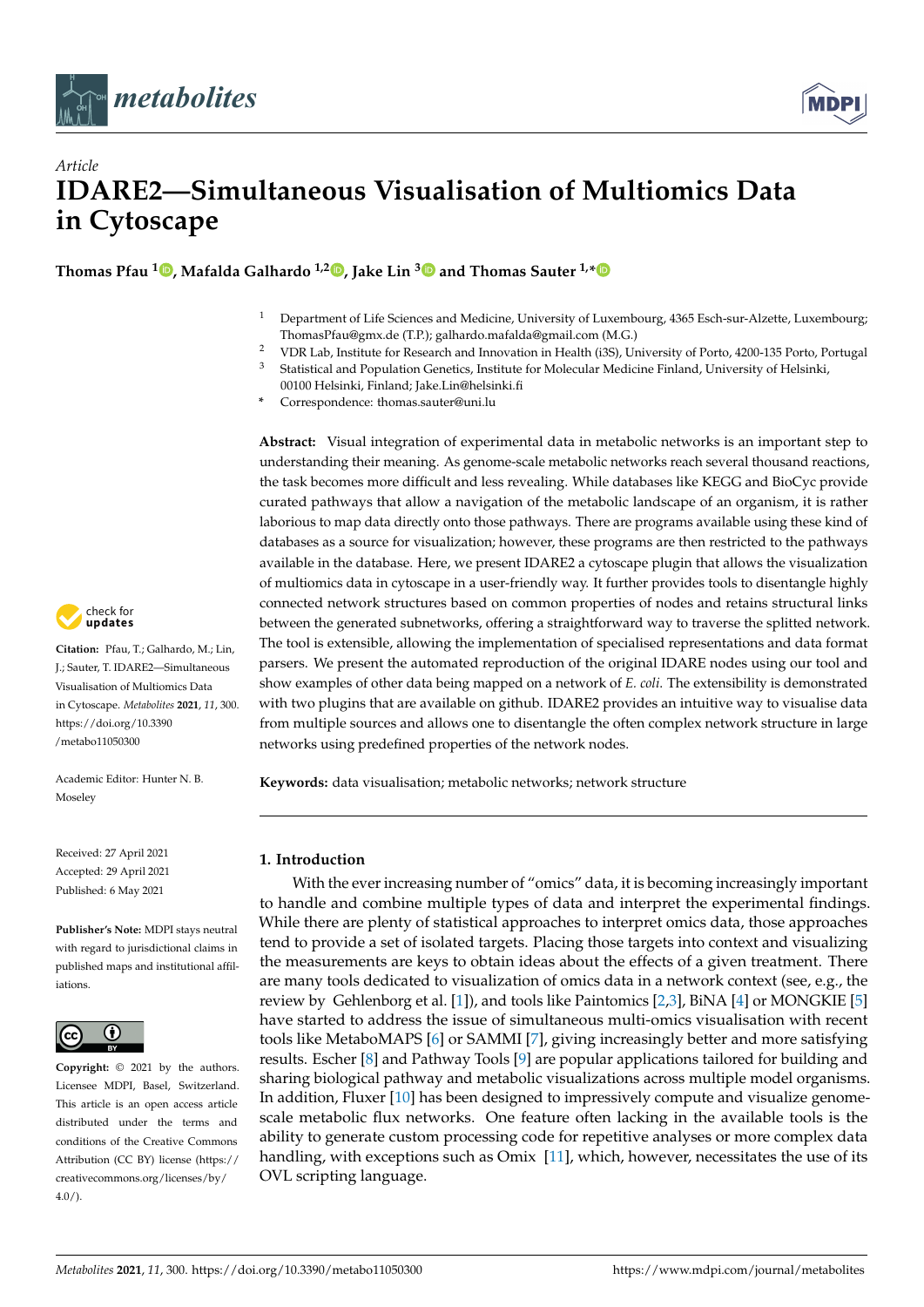Among the general-purpose network visualization tools, Cytoscape [\[12\]](#page-8-11) has become prominent as it provides a well-documented API (Application Programming Interface), is open-source and offers an ever increasing number of apps addressing different problems in its app store [\[13\]](#page-8-12). In Cytoscape, several applications that aim at handling data exist [\[14](#page-8-13)[,15\]](#page-8-14). MetScape [\[14\]](#page-8-13), which is able to visualize metabolomics and transcriptomics data and is tailored for metabolic networks, or the general enhanced Graphics app [\[15\]](#page-8-14), which allows the generation of multiple different types of visualization with small scripts. While these tools do allow visualization in an integrated way, they are either restricted in the usable data (e.g., MetScape handles expression or metabolomics data but does not support proteomics or simulated data) or necessitate additional scripting by the user to adjust the visualization (like the enhancedGraphics app).

However, to our knowledge, no Cytoscape app exists that allows the visualization of data from multiple sources using a graphical user interface that is easily usable by all users and works with the current Cytoscape version. Another issue often encountered in network analysis is the problem of untraceability of edges, due to a large network size and high connectivities. This is particularly true in metabolic networks, where common metabolites (like water or protons) tend to induce a hairball structure during layout making visual inspection tiresome. A possible way to address this is the separation of the network into pathways or subnetworks. However, investigation of this reduced view is prone to missing important connections between the currently investigated pathway and the remaining network. In databases such as KEGG [\[16\]](#page-8-15) or the BioCyc [\[17\]](#page-8-16), which are based on Pathway Tools [\[9\]](#page-8-8), this is commonly addressed by introducing links between the pathways at important interaction points. For Cytoscape, Cerebral [\[18\]](#page-8-17) tried to offer similar functionality but was restricted to a single network view and thus generates many overlapping edges between the different subnetworks.

With the Integrated DAtanodes of REgulation (IDARE) [\[19\]](#page-8-18), we introduced an approach to combine numerous sources of information and visualize them in the context of metabolic networks. The concept allows the simultaneous interpretation of multiple experiments and simulations in a network context and thus provides an integrative method of visual inspection.

Here we present IDARE2, a Cytoscape app that addresses both the general visualization and the network layout challenge. The IDARE2 app provides the concept of multiomics visualization introduced in IDARE in an automated fashion, not restricted by the type of underlying network. Instead of manual image generation outside of cytoscape, which was necessary in IDARE, the app allows the automated generation of multiomics data visualizations within the Cytoscape framework. The app allows the incorporation of multiple datasets originating from diverse experimental setups or simulations and select those that shall be mapped to the nodes in a network. It allows the addition of these images to any Cytoscape network visualization and provides an explanatory legend for each image based on the used data. The app further addresses the issue of an emergent hairball structure by generating subnetworks based on properties of the nodes and links them, generating linker nodes similar to those mentioned above. These links allow an intuitive navigation through the different pathways of a complex network, while the separation removes overlapping edges, which otherwise make inspection tedious. Finally, the app provides a Systems Biology Markup Language (SBML) annotation reader that, among other things, can extract available pathway information from the SBML file. This information is often available in SBML representations of metabolic networks and makes subnetwork generation easier. Our app therefore presents a versatile approach that facilitates the investigation of complex networks and data in a visual way while keeping the network context.

# **2. Results**

We created a multiomics visualization platform integrated into the Cytoscape framework. The IDARE2 app provides multiple visualization and dataset types and offers support for individual, time series, line graph, scatter plot and heat map visualization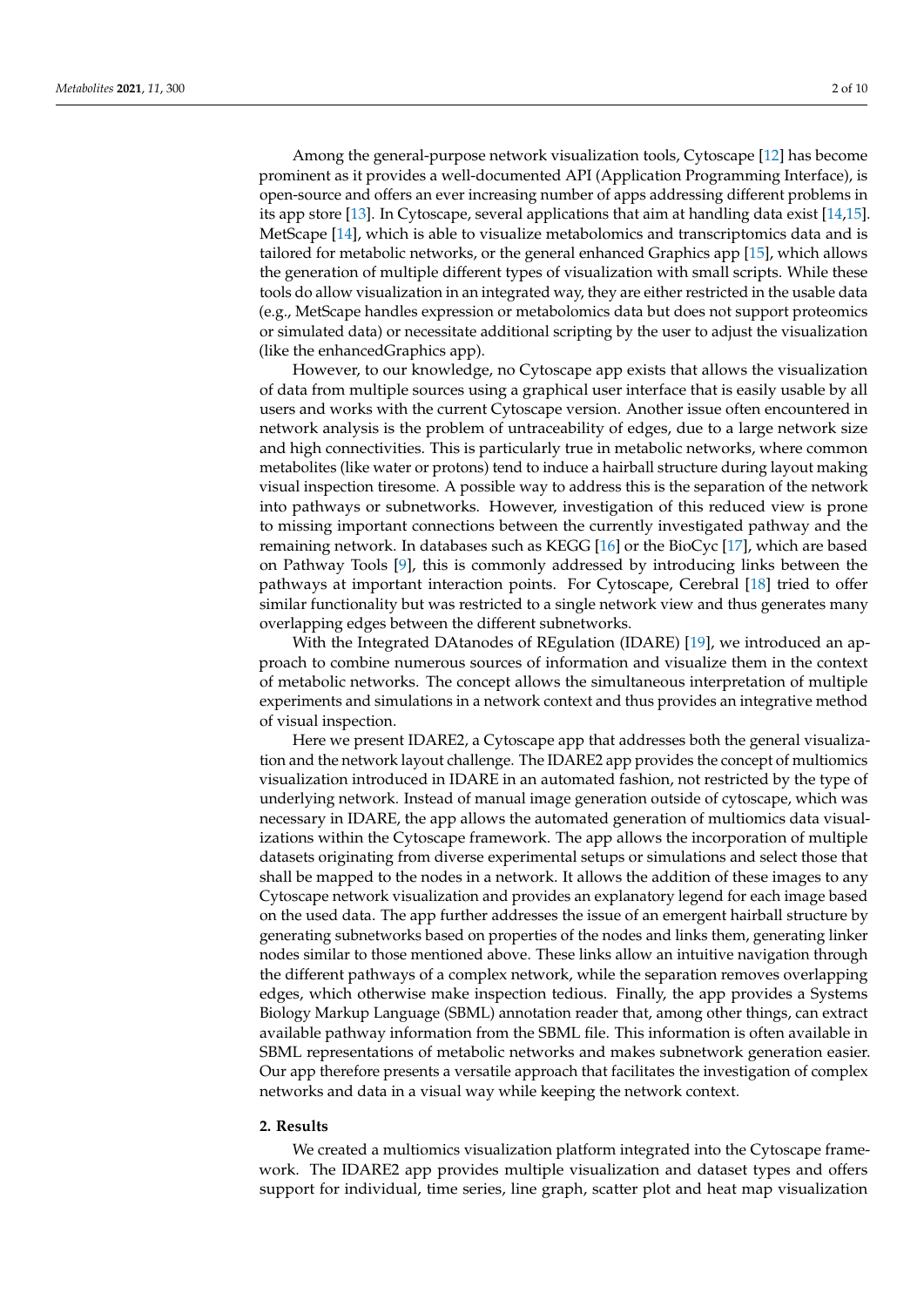styles. (Details and a user guide can be found on <https://github.com/sysbiolux/IDARE> accessed on 24 April 2021). While it is straightforward to generate nodes representing the data used in the original IDARE paper [\[19\]](#page-8-18) (e.g., the activation of the Triacyl glycerol synthesis pathway with automatically generated nodes seen in Figure [1\)](#page-2-0), the new tool can also be applied to other data without effort. Loading the data can easily be achieved from within Cytoscape, and different types of data can be provided in excel or comma separated value formats. The layout is done automatically and generates both nodes and legends for the generated nodes. The app further allows modification of the automated layout if the automatic alignment does not meet the requirements or if more complex alignments are needed.

<span id="page-2-0"></span>

**Figure 1.** Data visualization of the tri-acyl glycerol synthesis pathway during differentiation of adipocytes. Activation of parts of the synthesis pathway at the end of the differentiation is easily visible. Reactions are represented as orange rhombus, metabolites by light yellow boxes and miRNAs as dark blue trapezoids. The metanode legend can be found on the right side.

The tool allows the simultaneous generation of images with data specific to different nodes, leaving the unknown information blank for those nodes where the data are not available. This allows the tool to achieve a consistent data representation for all nodes for which any data are available. Alternatively, nodes can be created for multiple subsets of the available data, thus generating different images for different types of nodes. To distinguish between different node types, IDARE2 generates legends for each node type and generates a node-legend mapping for each node. The legends also provide details about each supplied dataset to allow a clear distinction between similar datasets. The interface provided by the application is displayed in Figure [2,](#page-3-0) which shows visualized data from the example provided on github on a network of *Escherichia coli*. The generated nodes can be mapped to any Cytoscape network that contains the identifiers provided in the data. By providing node label information, alternate IDs can be displayed on the image nodes. The visualisation is independent of the model used, as long as the IDs in the data match the IDs in the model. IDARE2 provides interfaces for users to generate their own visualization styles to display on nodes, and to create their own parsers and dataset types. This makes the app flexible and allows to implement specific requests without changing the underlying app. All generated nodes and legends can be exported to SVG or PNG graphics, making them easy to use in publications or network independent interpretation.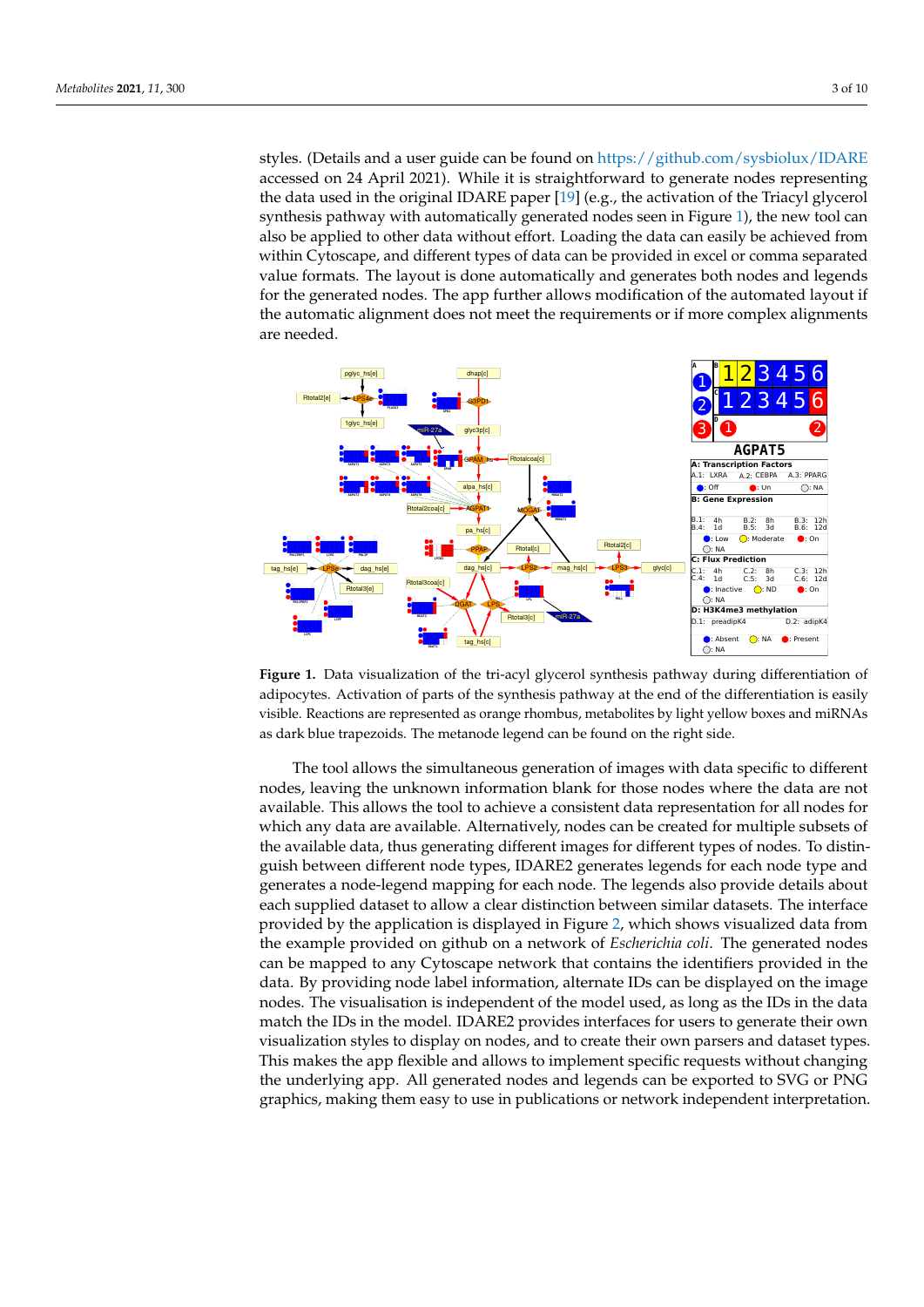<span id="page-3-0"></span>

**Figure 2.** The interface of the app. On the left, the Data Management table provides an overview of available datasets and the currently selected properties for visualization. In the network window, the nodes with mapped images are displayed and on the right. The legend provides information about the visualization. Red circles represent metabolites, green hexagons proteins, and genes are represented as yellow rhombus. All reactions are replaced by metanodes in this figure.

## *2.1. Subnetwork Generation*

Complex network structures, especially in highly connected networks, often result in a hairball structure of the laid out network. While tools like Cerebral [\[18\]](#page-8-17) allow the distribution of a network into compartment or pathway layers, those layers might not be hierarchic, which can lead to numerous trans-compartment edges, leaving problems with visual inspection. In addition, there is currently no application that provides similar services for Cytoscape 3.x, as Cerebral is incompatible with the current Cytoscape version. A simple splitting of networks based on node properties can be easily achieved with the default Cytoscape tools. However, this type of split needs the properties to be present on all nodes that belong to a certain subsystem. For metabolic networks, or other bipartite networks, this is commonly not true, since only objects of one class have a specific property, which indicates their association with a subnetwork. In metabolic networks, for example, one would not only like to extract the reactions, but also the connecting metabolites and potentially any linked genes or protein nodes. Thus, the generation of subnetworks that contain all nodes associated with a given property is desirable. However, if such a subnetwork is disconnected from the remaining network, trying to determine distributions of flux over the whole network can become inconvenient. This is a problem addressed in KEGG [\[16\]](#page-8-15) or MetaCyc [\[17\]](#page-8-16) by introducing links to other subnetworks (i.e., pathways). The new IDARE2 app allows the user to generate extended subnetworks for bipartite networks, adding links between networks that are easy to follow. These links allow an intuitive navigation between the subnetworks, thus retaining the connectivity of the network while simultaneously making the network more tractable. The user can select the node types that form the bi-partition (e.g., species and reactions) and can decide which type belongs to the subnetwork, and which type bridges between subnetworks. Finally, the user can select which nodes to exclude from the subnetworks, and whether a set of nodes should not be used to link between subsystems. In metabolic networks removed nodes commonly include abundant metabolites like water or protons, while non-branching nodes contain less abundant co-factors like Coenzyme A. IDARE2 suggests sets for both removed and non linking nodes based on their connectivity in the network. An example of generated subnetworks would be the compartments of the metabolic network, where species belong to the compartment and reactions can link between them. The generated subnetworks could then be further split into pathways, where reactions are parts of the pathways and metabolites can be used as links. An example of glycolysis/gluconeogenesis, the citric acid cycle and the pentose phosphate pathway in the *E. coli* core network [\[20\]](#page-8-19) is provided in Figure [3.](#page-4-0) Depending on the user's choice, a pathway can be split into different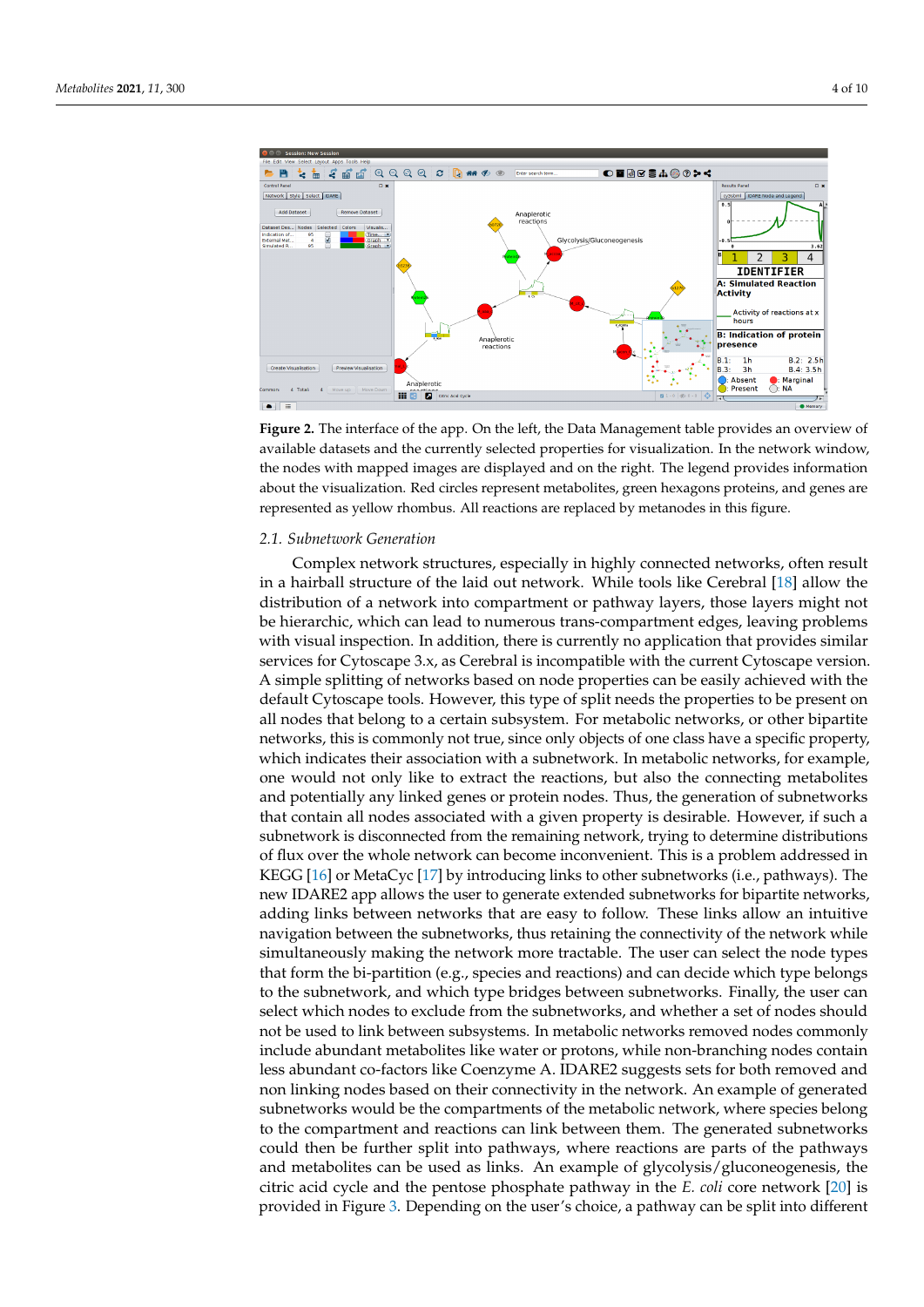<span id="page-4-0"></span>

compartments or will have breaks if transport reactions are not part of the pathway. However, links to the transport subsystem would be created, indicating these connections.

**Figure 3.** Connected subnetworks for glycolysis/gluconeogenesis, citric acid cycle and the pentose phosphate pathway. The pathways are linked to each other by the linkers (names of the other pathways). Layouts were generated automatically with Cytoscape layout algorithms and scaled/rotated to fit this figure. Gene nodes were added to the network based on the SBML note fields using IDARE2's SBML annotation tool. Abundant metabolites like water and phosphate along with cofactors like ATP and Coenzyme-A were set to be removed from the network, while NADPH was set not to extend to other pathways.

# *2.2. Duplication of Highly Connected Nodes*

As mentioned above, highly connected co-factors make automatic layout extremely challenging in larger metabolic networks. Unfortunately, Cytoscape does not yet offer an option to easily create special nodes representing replicates of a co-factor node but being connected, such that updating properties of one node automatically updates the other nodes. IDARE2 offers this type of linked node replication. The nodes can also be remerged if required and are not considered as branching for subnetwork generation purposes.

#### *2.3. SBML Annotation for Metabolic Networks*

SBML files commonly contain substantial annotations for a given network. While tools like CySBML [\[21\]](#page-8-20) provide access to these annotations, there are some annotations, particularly in metabolic networks, that are often stored in the notes section (see the COnstraint Based Reconstruction and Analysis (COBRA) definitions in [\[22\]](#page-8-21)). These COBRA annotations contain information about gene associations or pathways associated with specific reactions. CySBML displays parts of this information when encountering it but does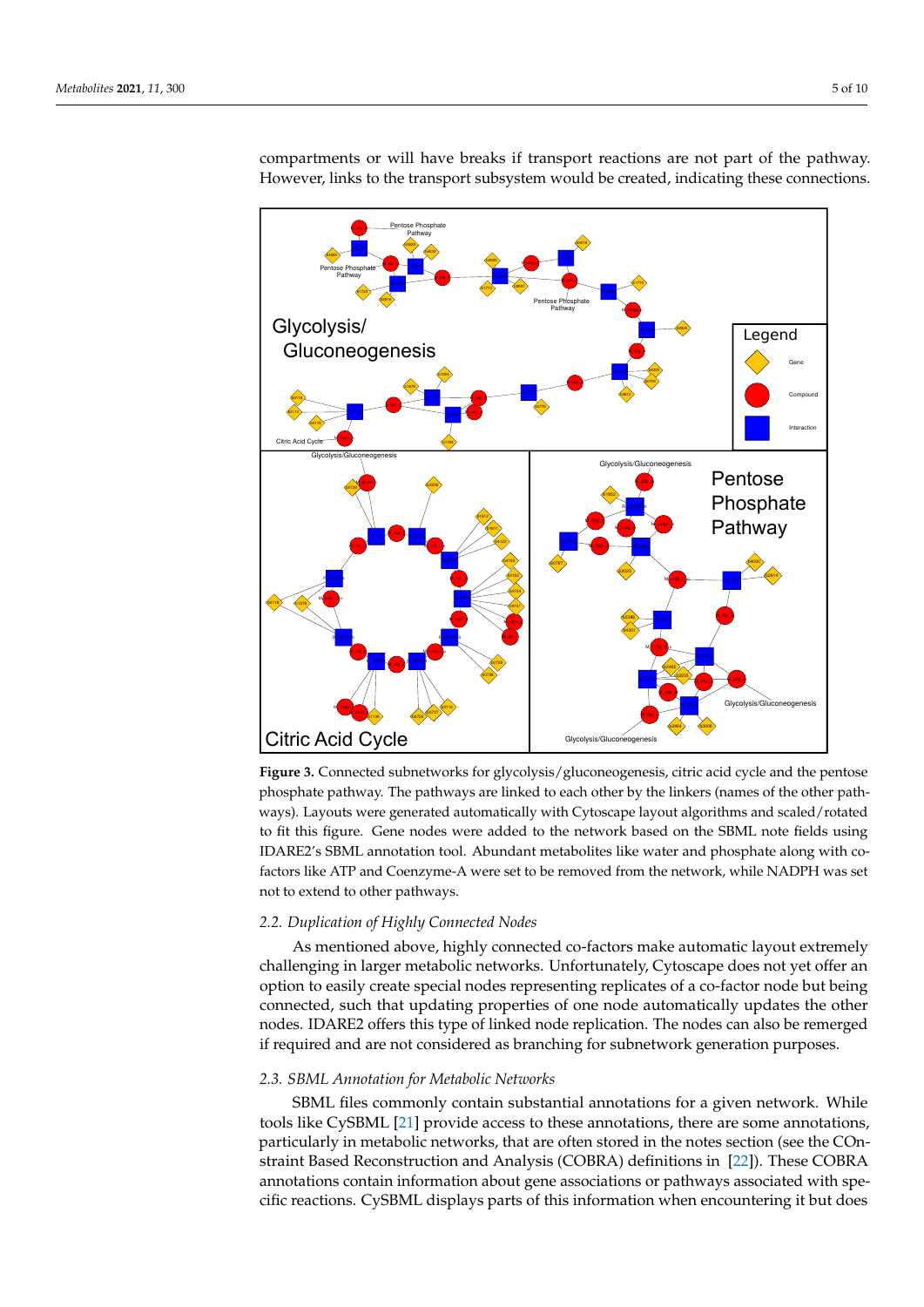not make it directly accessible to the user via table columns. Another way to encode gene protein reaction associations is to use species as enzymes and modifier species to assign these enzymes to reactions (see [\[23\]](#page-9-0)). In both instances, the genes are commonly not visible as nodes in the network using standard Cytoscape features, which would be preferable for visualization of gene-specific data. IDARE2's SBML annotator can extract this information from the SBML file (either using the JSBML [\[24\]](#page-9-1) library or the SBMLManager provided by Cy3SBML), to instantiate gene and protein nodes. The latter are already present in a network loaded with Cy3SBML. The annotator changes the SBML type of species that either exhibit a matching SBOTerm (0000014 for enzyme or 0000252 for polypeptide chain, see <http://www.ebi.ac.uk/sbo/> accessed on 26 April 2021) or have a Bio-qualifier [\[25\]](#page-9-2) is *EncodedBy* to protein and creates nodes for any annotated genes, linking them to the respective proteins. If genes are directly associated with reactions (as is done in COBRA annotations), the gene nodes are linked directly to the associated reactions (the latter can be seen in Figure [3\)](#page-4-0).

#### *2.4. Examples*

We used the IDARE app to visualize data on a small sample study into the ethanol stress tolerance of *E. coli* to indicate potential uses of the platform. The network used was the *E. coli* core model as described in [\[26\]](#page-9-3). This example demonstrates the integration of multiple sources of omics data and visualization of time course data using the automated node layout and generation features of IDARE2. We collected data from four different studies, including a proteomics time course of ethanol treated cells [\[27\]](#page-9-4), gene expression of control vs. treated cells [\[28\]](#page-9-5), metabolite timecourses upon treatment with ethanol [\[29\]](#page-9-6) and a timecourse of C13 labeling of several central carbon metabolites [\[30\]](#page-9-7).

From the visualization of the TCA (tricarboxylic acid cycle; see Figure [4\)](#page-6-0), it is easily visible that the expression and protein amounts are reduced when the cells are exposed to ethanol stress. At the same time, metabolite levels are slightly increasing, which partly compensates for this effect. The labeling data nicely illustrate that the tolerant strain is quicker in incorporating the labeled ethanol, and, in the network view, it suggests that the glyoxylate shunt is potentially used due to the excess acetyl-CoA produced during ethanol absorbtion. This is supported by increased protein levels in both isocitrate lyase and malate synthase when comparing between a tolerant and wild-type strain and could explain the low incorporation of labels in *α*-ketoglutarate. The latter could actually be derived from amino acids (e.g., glutamate) available in the Lysogeny broth minimal medium used by Goodarzi et al. [\[30\]](#page-9-7). This example shows the multitude of data that can be combined using IDARE2 and already yields interesting hypotheses that could be addressed in future studies. A guide to recreate these figures and another example using a genome scale model of zebrafish [\[31\]](#page-9-8) are available in the Quickstart-Guide [\(https://github.com/sysbiolux/IDARE-Quickstart](https://github.com/sysbiolux/IDARE-Quickstart) accessed on 26 April 2021).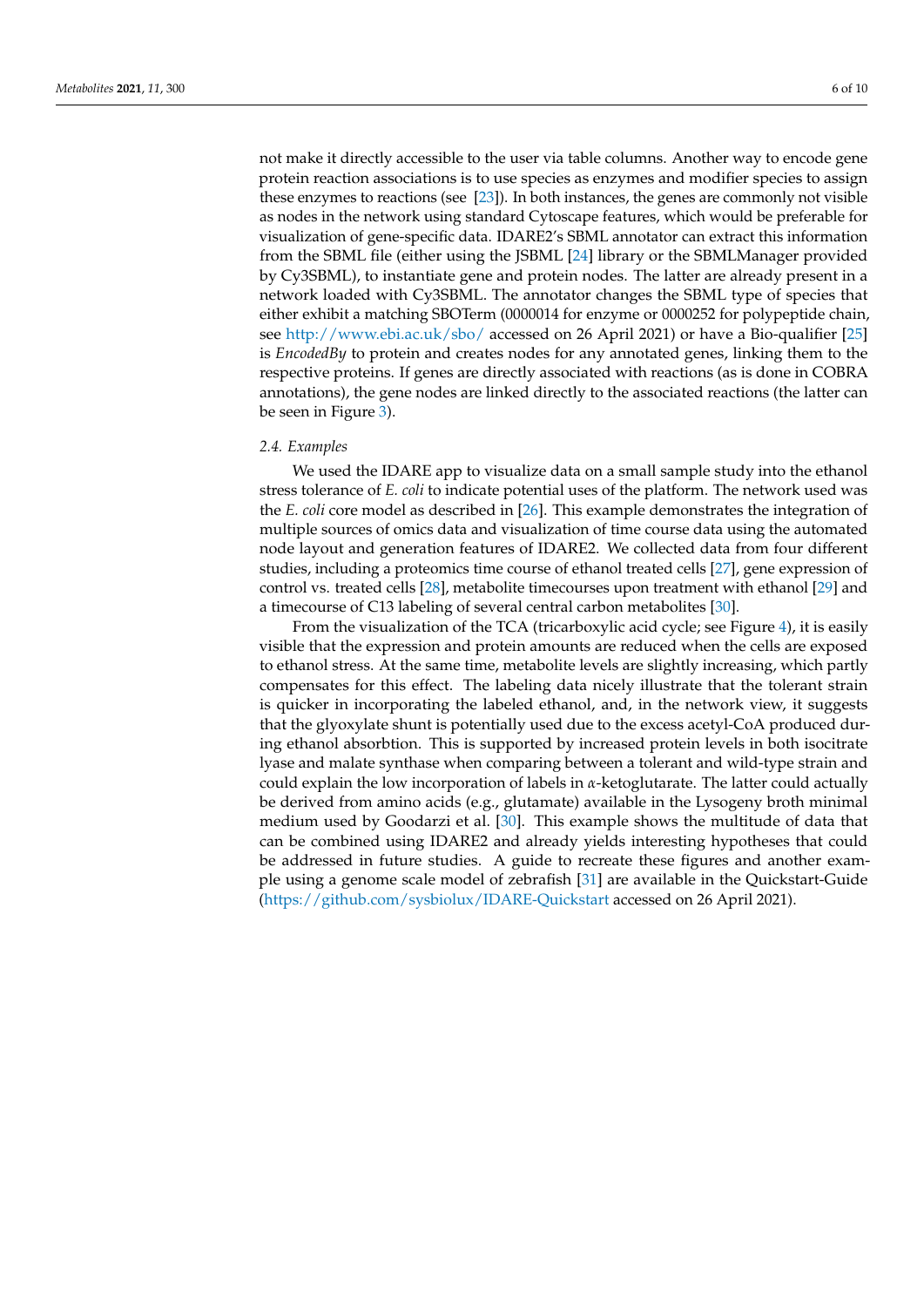<span id="page-6-0"></span>

**Figure 4.** *E. coli* TCA (tricarboxylic acid cycle) with data mapped from multiple sources. Labeling data suggest usage of the glyoxylate shunt, as alphaketoglutarate is the only metabolite not accumulating labeling. Overall expression and protein levels are lower, but metabolite levels seem to increase upon treatment. Red circles represent metabolites, green hexagons represent proteins formed by the genes accoring to the GPR rules from the sbml. Blue squares represent reactions.

# **3. Discussion**

We present a novel tool for visualization of any type of omics data on Cytoscape networks in a user friendly fashion. While earlier options included the necessity of scripting (e.g., the enhancedGraphics app), our app allows an intuitive management of datasets to quickly create visual representations of diverse sets of information on a given network. Furthermore, the legend provided by our app makes it easy to identify which plot represents which data and allows a quick assessment of the visualised information. The subsystem generation methodology introduces a straightforward way to navigate complex networks and allows the disentanglement of the common hairball structure. We tested the subnetwork generation and image processing on metabolic networks of up to 10,000 nodes and 25,000 edges, with data available for 3400 nodes, and demonstrated its versatility and usability on a small example of *E. coli* under ethanol stress. Generating the images takes a few seconds for all images to be available, indicating a good scalability. Subnetworks for this network scale were generated within seconds if no additional layout generation was requested. The layout of large subnetworks (e.g., the cytosol compartment of a metabolic network) can take a significant amount of time, depending on the layout algorithm chosen. The extensibility of the app allows it to easily add additional visualization types or to include computation pipelines for datasets by a specific reader (as demonstrated with the different options of the GEOSoft reader plugin).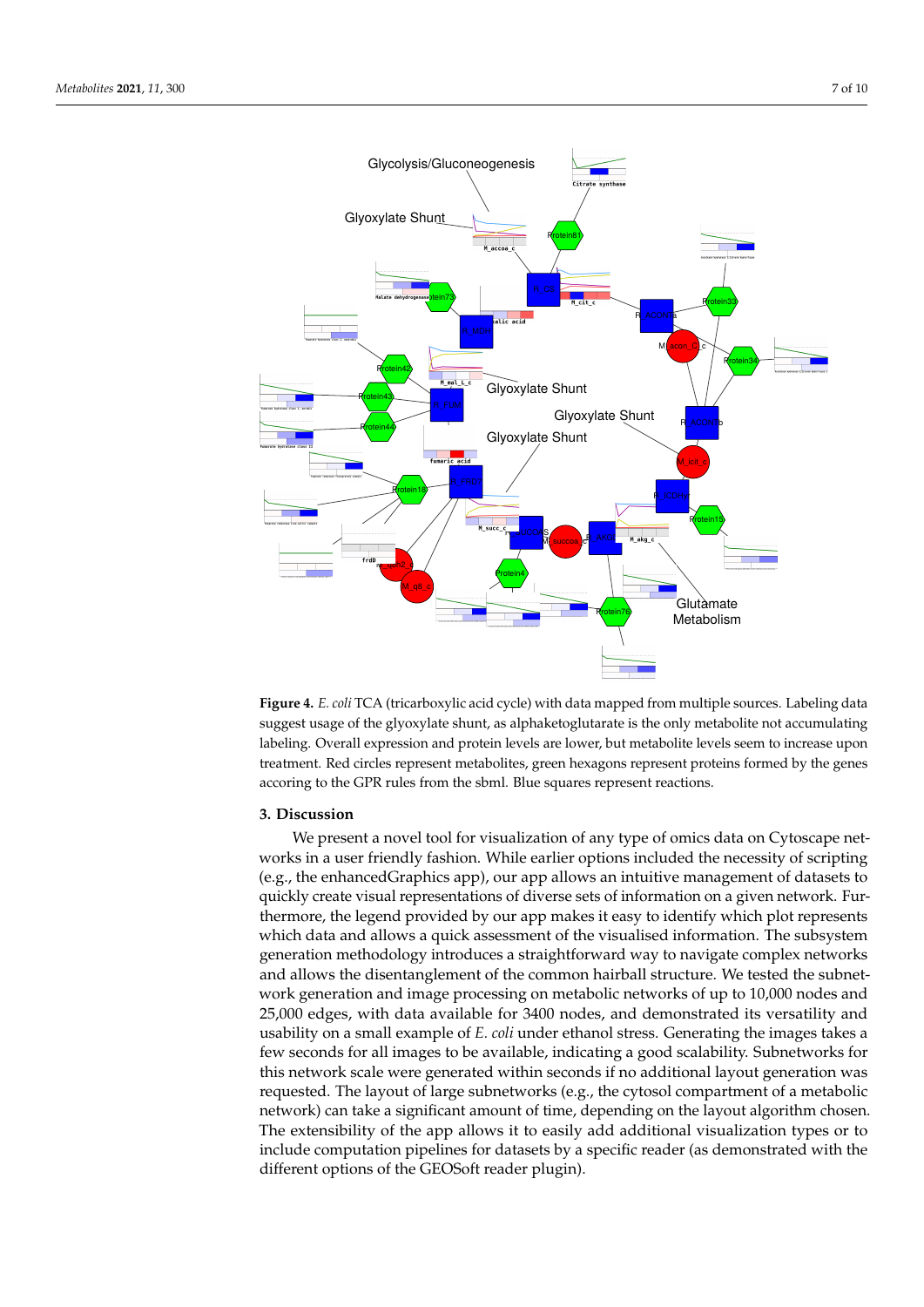# **4. Materials and Methods**

While the concept we introduced in Galhardo et al. [\[19\]](#page-8-18) is in theory applicable to any type of data and any type of network, the initial method relied on manual layout and design. Images had to be created by external tools and had to be manually mapped onto nodes in a Cytoscape network. With IDARE2, we provide a Cytoscape app that makes this concept more accessible and allows the automatic generation of image nodes and their mapping to networks from within Cytoscape. All functionalities of the created app are described in detail in the results section.

## *4.1. Extensibility*

IDARE2 provides its own plugin system, which can be used to add the ability to read and represent additional types of data or integrate additional modes of visualisation, thus making the app flexible for future development. We provide an API for development of these plugins, which contains a few convenience functions and classes and is available at [https://sysbiolux.github.io/IDARE/API/](https://sysbiolux.github.io/IDARE/API/index.html?overview-summary.html) (accessed on 26 April 2021). Further, we provide two sample plugins for these functionalities. One plugin adds bar charts as a visualization type [\(BarChartPlugin,](https://github.com/sysbiolux/IDAREBarChartsPlugin) accessed on 26 April 2021), and the other plugin allows the parsing of simple omnibus format in text (SOFT) files from the gene expression omnibus [\(GEOSoft plugin,](https://github.com/sysbiolux/IDAREGEOSoftReader) accessed 26.4.2021). Both plugins, along with the IDARE2 source code, can be found on github [\(https://github.com/SysBioLux/](https://github.com/SysBioLux/) accessed on 26 April 2021).

#### *4.2. Availability and Requirements*

The Cytoscape application can be downloaded from the Cytoscape app store or directly from the project page at: [https://github.com/sysbiolux/IDARE/releases](https://github.com/sysbiolux/IDARE/releases/download/2.0/IDARE-2.0.jar) (accessed on 26 April 2021).The source code can be found at [https://sysbiolux.github.io/IDARE](https://github.com/sysbiolux/IDARE) (accessed on 26 April 2021) while a quickstart guide is available at [https://github.com/sysbiolux/IDARE-](https://github.com/sysbiolux/IDARE-Quickstart)[Quickstart](https://github.com/sysbiolux/IDARE-Quickstart) (accessed on 26 April 2021 at revision 6166f5a). The plugin API can be found at <https://sysbiolux.github.io/IDARE/API/> (accessed on 26 April 2021) and on the Cytoscape App store and a user guide is available on the github repository. All code is implemented in java and available under a LGPL v3.0 license.

### **5. Conclusions**

With IDARE2, we introduce an intuitive way to visualize multi-omics data from various sources on cytoscape networks. IDARE2 makes metabolic network analysis in Cytoscape easier, providing means to quickly add attractive metanode images reflecting complex data without breaking the network connectivity, generating connected subsystems for pathways of interest. Finally, by allowing individual data imports and visualizations to register with the app, experienced users can easily adapt the app to their needs.

**Author Contributions:** J.L., M.G., T.P. and T.S. conceived the idea for the tool; T.P. implemented the tool; J.L. and M.G. assisted in the initial implementation steps; M.G. and T.P. built the provided examples; T.P. wrote the manuscript. All authors have read and agreed to the published version of the manuscript.

**Funding:** Jake Lin received funding from the Academy of Finland (grant 325999).

**Institutional Review Board Statement:** Not applicable.

**Informed Consent Statement:** Not applicable.

**Data Availability Statement:** All repositories and data used in this study can be found on our github pages at [https://github.com/sysbiolux](https://github.com/sysbiolux.) (accessed on 26 April 2021).

**Acknowledgments:** We would like to thank Philippe Lucarelli for proof reading the github documentation.

**Conflicts of Interest:** The authors declare no conflict of interest.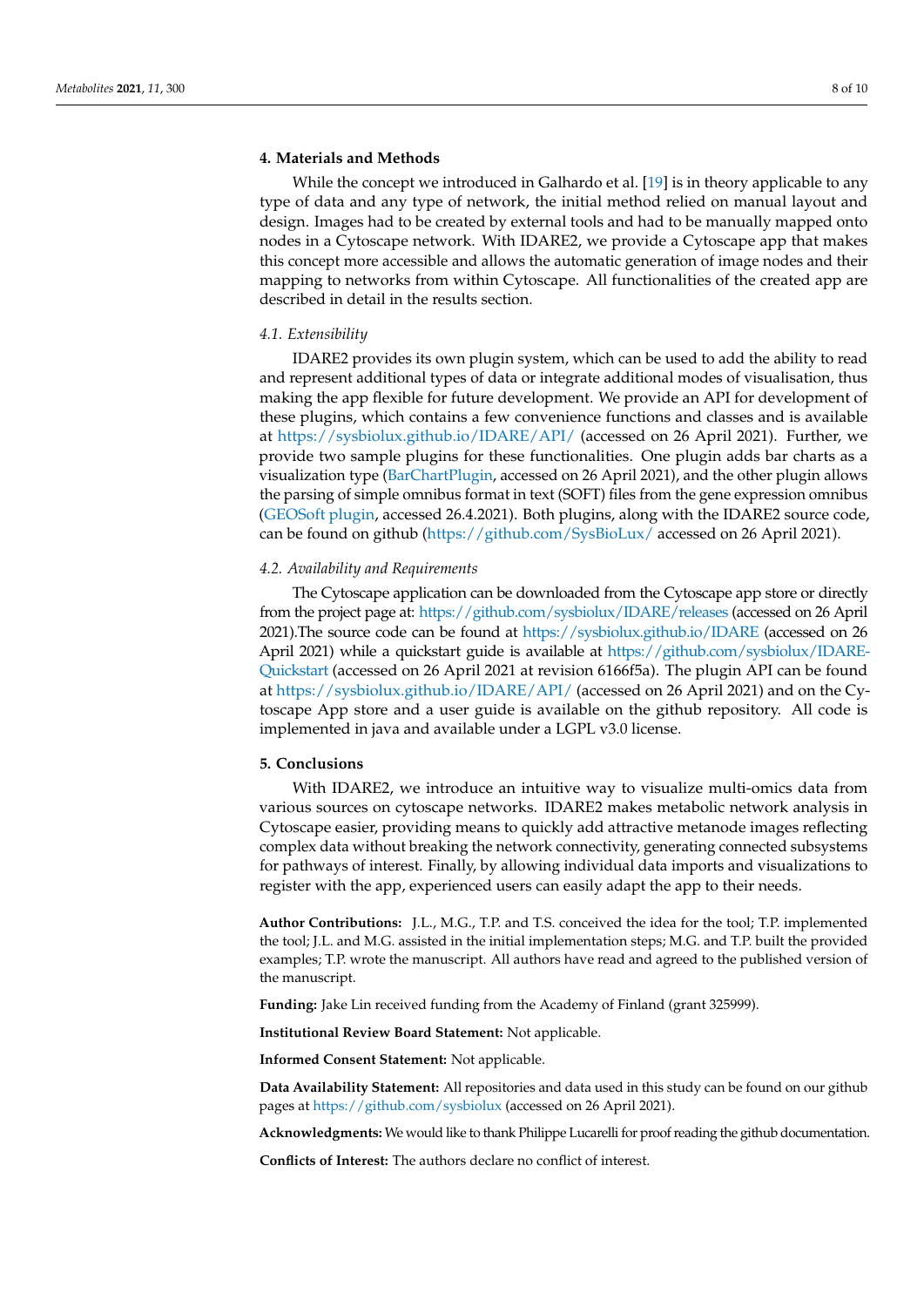# **Abbreviations**

The following abbreviations are used in this manuscript:

| <b>COBRA</b> | <b>COnstraint Based Reconstruction and Analysis</b> |
|--------------|-----------------------------------------------------|
| <b>SBML</b>  | Systems Biology Markup Language                     |
| <b>SOFT</b>  | Simple Omnibus Format in Text                       |
| <b>IDARE</b> | Integrated DAtanodes of REgulation                  |
| API          | Application Programming Interface                   |
|              |                                                     |

### **References**

- <span id="page-8-0"></span>1. Gehlenborg, N.; O'Donoghue, S.I.; Baliga, N.S.; Goesmann, A.; Hibbs, M.A.; Kitano, H.; Kohlbacher, O.; Neuweger, H.; Schneider, R.; Tenenbaum, D.; et al. Visualization of omics data for systems biology. *Nat. Methods* **2010**, *7*, S56–S68. [\[CrossRef\]](http://doi.org/10.1038/nmeth.1436)
- <span id="page-8-1"></span>2. García-Alcalde, F.; García-López, F.; Dopazo, J.; Conesa, A. Paintomics: A web based tool for the joint visualization of transcriptomics and metabolomics data. *Bioinformatics* **2011**, *27*, 137–139. [\[CrossRef\]](http://dx.doi.org/10.1093/bioinformatics/btq594) [\[PubMed\]](http://www.ncbi.nlm.nih.gov/pubmed/21098431)
- <span id="page-8-2"></span>3. Hernández-de Diego, R.; Tarazona, S.; Martínez-Mira, C.; Balzano-Nogueira, L.; Furió-Tarí, P.; Pappas Georgios, J.J.; Conesa, A. PaintOmics 3: A web resource for the pathway analysis and visualization of multi-omics data. *Nucleic Acids Res.* **2018**, *46*, W503–W509. [\[CrossRef\]](http://dx.doi.org/10.1093/nar/gky466)
- <span id="page-8-3"></span>4. Gerasch, A.; Faber, D.; Küntzer, J.; Niermann, P.; Kohlbacher, O.; Lenhof, H.P.; Kaufmann, M. BiNA: A visual analytics tool for biological network data. *PLoS ONE* **2014**, *9*, e87397. [\[CrossRef\]](http://dx.doi.org/10.1371/journal.pone.0087397) [\[PubMed\]](http://www.ncbi.nlm.nih.gov/pubmed/24551056)
- <span id="page-8-4"></span>5. Jang, Y.; Yu, N.; Seo, J.; Kim, S.; Lee, S. MONGKIE: An integrated tool for network analysis and visualization for multi-omics data. *Biol. Direct.* **2016**, *11*, 10. [\[CrossRef\]](http://dx.doi.org/10.1186/s13062-016-0112-y) [\[PubMed\]](http://www.ncbi.nlm.nih.gov/pubmed/26987515)
- <span id="page-8-5"></span>6. Koblitz, J.; Schomburg, D.; Neumann-Schaal, M. MetaboMAPS: Pathway sharing and multi-omics data visualization in metabolic context [version 2; peer review: 2 approved]. *F1000Research* **2020**, *9*. [\[CrossRef\]](http://dx.doi.org/10.12688/f1000research.23427.2) [\[PubMed\]](http://www.ncbi.nlm.nih.gov/pubmed/32765840)
- <span id="page-8-6"></span>7. Schultz, A.; Akbani, R. SAMMI: A semi-automated tool for the visualization of metabolic networks. *Bioinformatics* **2019**, *36*, 2616–2617. [\[CrossRef\]](http://dx.doi.org/10.1093/bioinformatics/btz927)
- <span id="page-8-7"></span>8. King, Z.A.; Dräger, A.; Ebrahim, A.; Sonnenschein, N.; Lewis, N.E.; Palsson, B.O. Escher: A Web Application for Building, Sharing, and Embedding Data-Rich Visualizations of Biological Pathways. *PLoS Comput. Biol.* **2015**, *11*, 1–13. [\[CrossRef\]](http://dx.doi.org/10.1371/journal.pcbi.1004321) [\[PubMed\]](http://www.ncbi.nlm.nih.gov/pubmed/26313928)
- <span id="page-8-8"></span>9. Karp, P.D.; Midford, P.E.; Billington, R.; Kothari, A.; Krummenacker, M.; Latendresse, M.; Ong, W.K.; Subhraveti, P.; Caspi, R.; Fulcher, C.; et al. Pathway Tools version 23.0 update: Software for pathway/genome informatics and systems biology. *Briefings Bioinform.* **2019**, *22*, 109–126. [\[CrossRef\]](http://dx.doi.org/10.1093/bib/bbz104)
- <span id="page-8-9"></span>10. Hari, A.; Lobo, D. Fluxer: A web application to compute, analyze and visualize genome-scale metabolic flux networks. *Nucleic Acids Res.* **2020**, *48*, W427–W435. [\[CrossRef\]](http://dx.doi.org/10.1093/nar/gkaa409)
- <span id="page-8-10"></span>11. Droste, P.; Nöh, K.; Wiechert, W. Omix: A Visualization Tool for Metabolic Networks with Highest Usability and Customizability in Focus. *Chem. Ing. Tech.* **2013**, *85*, 849–862. [\[CrossRef\]](http://dx.doi.org/10.1002/cite.201200234)
- <span id="page-8-11"></span>12. Shannon, P.; Markiel, A.; Ozier, O.; Baliga, N.S.; Wang, J.T.; Ramage, D.; Amin, N.; Schwikowski, B.; Ideker, T. Cytoscape: A software environment for integrated models of biomolecular interaction networks. *Genome Res.* **2003**, *13*, 2498–2504. [\[CrossRef\]](http://dx.doi.org/10.1101/gr.1239303) [\[PubMed\]](http://www.ncbi.nlm.nih.gov/pubmed/14597658)
- <span id="page-8-12"></span>13. Saito, R.; Smoot, M.E.; Ono, K.; Ruscheinski, J.; Wang, P.L.; Lotia, S.; Pico, A.R.; Bader, G.D.; Ideker, T. A travel guide to Cytoscape plugins. *Nat. Methods* **2012**, *9*, 1069–1076. [\[CrossRef\]](http://dx.doi.org/10.1038/nmeth.2212)
- <span id="page-8-13"></span>14. Karnovsky, A.; Weymouth, T.; Hull, T.; Tarcea, V.G.; Scardoni, G.; Laudanna, C.; Sartor, M.A.; Stringer, K.A.; Jagadish, H.V.; Burant, C.; et al. Metscape 2 bioinformatics tool for the analysis and visualization of metabolomics and gene expression data. *Bioinformatics* **2012**, *28*, 373–380. [\[CrossRef\]](http://dx.doi.org/10.1093/bioinformatics/btr661)
- <span id="page-8-14"></span>15. Morris, J.H.; Kuchinsky, A.; Ferrin, T.E.; Pico, A.R. enhancedGraphics: A Cytoscape app for enhanced node graphics. *F1000Res* **2014**, *3*, 147. [\[CrossRef\]](http://dx.doi.org/10.12688/f1000research.4460.1) [\[PubMed\]](http://www.ncbi.nlm.nih.gov/pubmed/25285206)
- <span id="page-8-15"></span>16. Kanehisa, M.; Goto, S.; Sato, Y.; Kawashima, M.; Furumichi, M.; Tanabe, M. Data, information, knowledge and principle: Back to metabolism in KEGG. *Nucleic Acids Res.* **2014**, *42*, D199–D205. [\[CrossRef\]](http://dx.doi.org/10.1093/nar/gkt1076) [\[PubMed\]](http://www.ncbi.nlm.nih.gov/pubmed/24214961)
- <span id="page-8-16"></span>17. Caspi, R.; Altman, T.; Billington, R.; Dreher, K.; Foerster, H.; Fulcher, C.A.; Holland, T.A.; Keseler, I.M.; Kothari, A.; Kubo, A.; et al. The MetaCyc database of metabolic pathways and enzymes and the BioCyc collection of Pathway/Genome Databases. *Nucleic Acids Res.* **2014**, *42*, D459–D471. [\[CrossRef\]](http://dx.doi.org/10.1093/nar/gkt1103)
- <span id="page-8-17"></span>18. Barsky, A.; Gardy, J.L.; Hancock, R.E.W.; Munzner, T. Cerebral: A Cytoscape plugin for layout of and interaction with biological networks using subcellular localization annotation. *Bioinformatics* **2007**, *23*, 1040–1042. [\[CrossRef\]](http://dx.doi.org/10.1093/bioinformatics/btm057)
- <span id="page-8-18"></span>19. Galhardo, M.; Sinkkonen, L.; Berninger, P.; Lin, J.; Sauter, T.; Heinäniemi, M. Integrated analysis of transcript-level regulation of metabolism reveals disease-relevant nodes of the human metabolic network. *Nucleic Acids Res.* **2014**, *42*, 1474–1496. [\[CrossRef\]](http://dx.doi.org/10.1093/nar/gkt989)
- <span id="page-8-19"></span>20. Orth, J.D.; Palsson, B.Ø. Systematizing the generation of missing metabolic knowledge. *Biotechnol. Bioeng.* **2010**, *107*, 403–412. [\[CrossRef\]](http://dx.doi.org/10.1002/bit.22844)
- <span id="page-8-20"></span>21. König, M.; Dräger, A.; Holzhütter, H.G. CySBML: A Cytoscape plugin for SBML. *Bioinformatics* **2012**, *28*, 2402–2403. [\[CrossRef\]](http://dx.doi.org/10.1093/bioinformatics/bts432)
- <span id="page-8-21"></span>22. Schellenberger, J.; Lewis, N.E.; Palsson, B.Ø. Elimination of thermodynamically infeasible loops in steady-state metabolic models. *Biophys. J.* **2011**, *100*, 544–553. [\[CrossRef\]](http://dx.doi.org/10.1016/j.bpj.2010.12.3707)